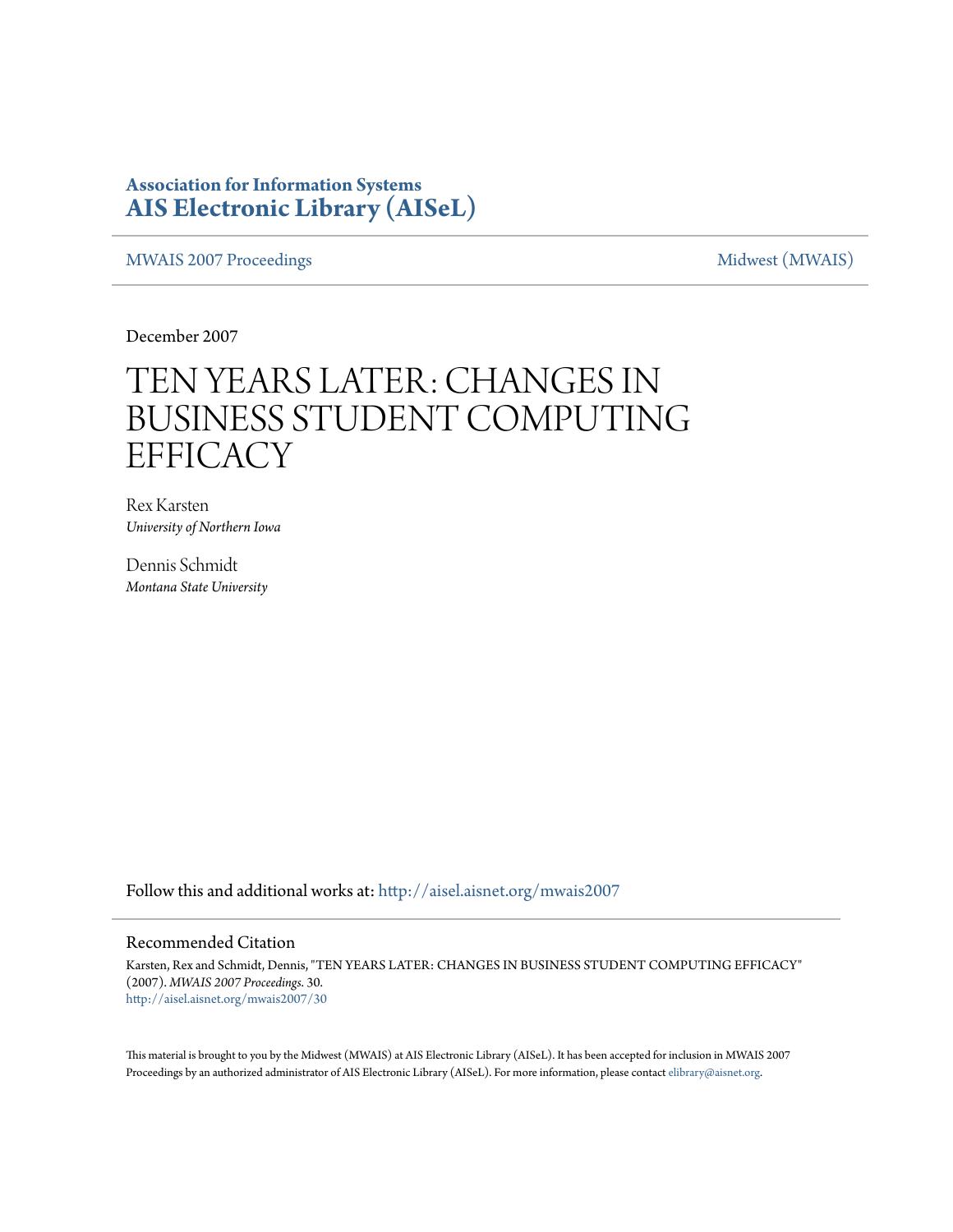## **TEN YEARS LATER: CHANGES IN BUSINESS STUDENT COMPUTING EFFICACY**

**Rex Karsten Dennis Schmidt** *University of Northern Iowa* Montana State University rex.karsten@uni.edu dschmidt@montana.edu

#### **ABSTRACT**

*Two independent samples of students enrolled in a typical introduction to Information Systems course at a Midwestern university were surveyed in 1996 and 2006 to determine if business student computing efficacy changed over this ten-year period. Two computer self-efficacy (CSE) scales were administered to each sample and demographic data collected. The initial analysis of this research in progress data suggests that while students in 2006 report significantly more computer experience, use computers much more frequently, and take significantly more core courses that require computer use, this experience has not translated into significantly higher CSE scores. The implications of these preliminary findings for Information Systems educators are discussed.* 

#### **KEYWORDS**

Computer Self-efficacy (CSE), Computer Experience, Computer Use

#### **INTRODUCTION**

Students entering college today can logically be expected to have more computing experience than their counterparts of years past. They should be more likely to use computers in home, education, and workplace settings than their counterparts of a decade ago. The growth of the Internet and wireless networking technologies has also changed how, and accordingly how often, computers are used. Computers have become a primary communication tool for students of all ages, and are as likely to be purchased as a telecommunications device as a problem-solving tool. For example, students today make extensive use of e-mail, instant messaging, text messaging, social networking sites, and web browsing. The popularity of Web sites that support downloading, viewing, and posting video and audio applications and recordings provides additional anecdotal evidence of the immersion in and dependence of students on computing and telecommunications technologies.

The purpose of this research is to determine if greater experience with information technologies makes students more able and inclined to use information technology than were students of ten years ago. We wanted to determine how student computer experience and frequency of computer use have changed over a ten-year period, and how such changes may have affected their computer self-efficacy (CSE) regarding those skills traditionally taught in introduction to Information Systems classes. As discussed in the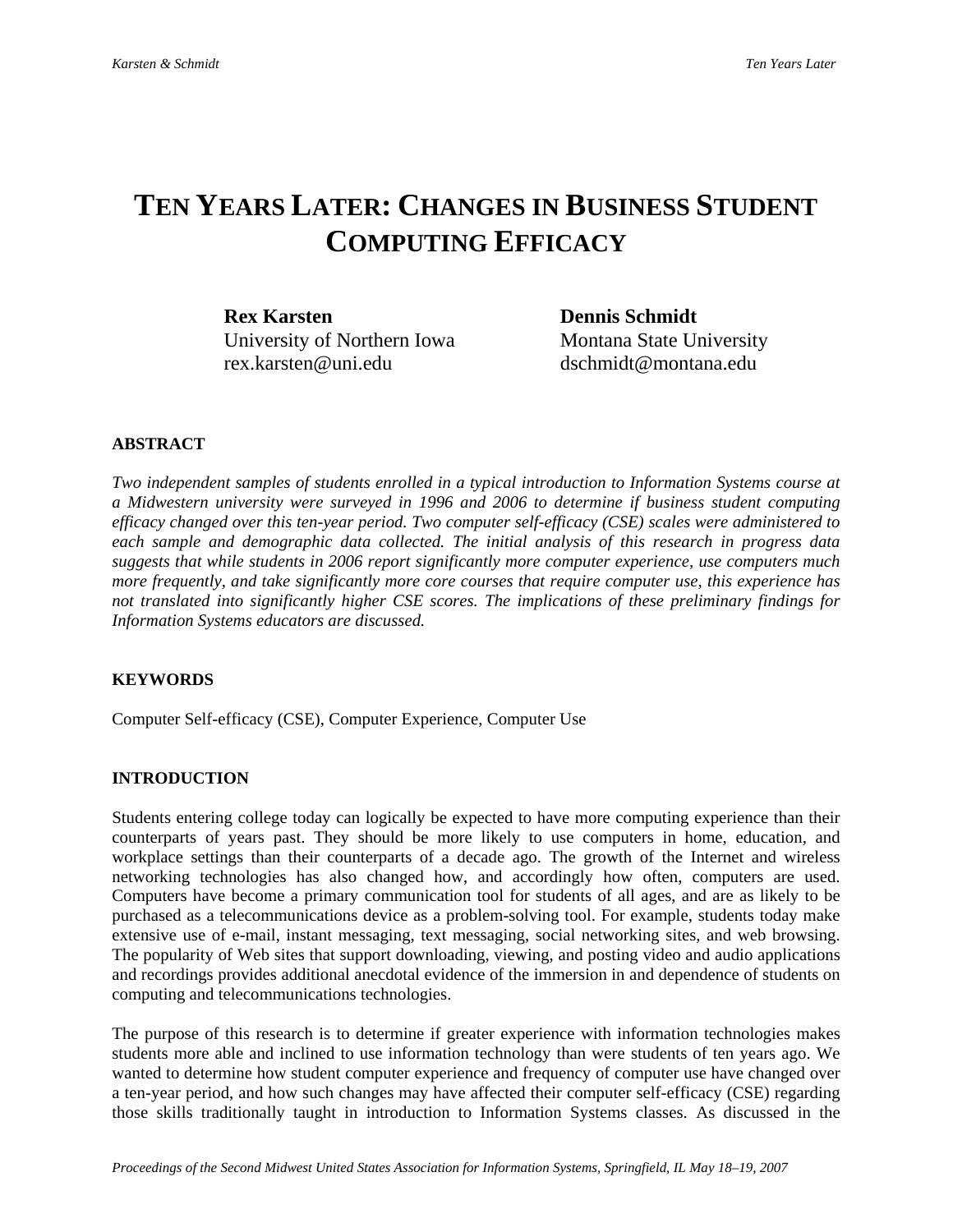following section, the CSE construct has provided valuable insights into the computing capabilities of individuals inside and outside the classroom (Smith 2004; Thompson et al. 2006).

#### **COMPUTER SELF-EFFICACY**

CSE is defined as "[. . . ]a judgment of one's ability to use a computer" (Compeau & Higgins 1995 p. 192). Previous research indicates CSE plays a significant role in the development of computer skills (Gist et al. 1989), an individual's decision to use computers (Compeau & Higgins 1995), expectations of success with computers (Compeau et al. 1999), and computer-dependent course performance (Karsten & Roth 1998). Individuals high in CSE are more likely to choose and participate in computer-related activities, expect success in these activities, persist and employ effective coping behaviors when encountering difficulty, and exhibit higher levels of performance than individuals low in CSE. In sum, CSE appears to capture the competence and confidence we as Information Systems educators hope to instill in our students (Karsten & Roth 1998).

Individuals gain CSE information from a variety of sources (Bandura 1997): their own performance accomplishments (e.g., personal success and failure using computers), observing the successes and failures of others (e.g., friends, classmates), verbal persuasion (e.g., encouragement and support that reinforces the belief they can become computer competent), and emotional states (e.g., confidence or anxiety when faced with computer-dependent tasks). More years of experience and more frequent computer use should offer more opportunities to gather CSE information. However, it is important to note that CSE is a domain-specific, dynamic construct that changes over time as people acquire new information and experiences (Gist and Mitchell 1992). The nature of that change depends upon the relevancy of new information and experiences to the computing skills of interest. As mentioned previously, the computing skills of interest here are those traditionally taught in introductory Information Systems courses.

#### **METHODOLOGY**

Two independent samples of students enrolled in a typical introduction to Information Systems course at a Midwestern university were investigated ten years apart. The original sample consisted of 119 students enrolled in the Spring of 1996, while the second sample consisted of 114 students enrolled in the same course in Spring of 2006. Identical survey instruments were used and administered by the same instructor at the beginning of the semester. Study participants were compared on a variety of demographic and technical variables.

In addition to collecting basic demographic data, two CSE scales were also administered. The two scales employed in this study were developed independently by Murphy, Coover, and Owen (1989) and Compeau and Higgins (1995) and have been two of the most frequently employed measures in CSE studies (Marakas et al. 1998). Though both measures attempt to capture the same construct, visual inspection of the respective measures suggests obvious differences in approach to CSE assessment. Murphy, Coover, and Owen (1989) measure CSE via a 32-item scale as an individual's perceptions of his or her ability to accomplish specific tasks and activities involved in operating a computer (e.g., "I feel confident copying an individual file"). Subjects indicate their confidence on a 5-point scale  $(1 = \text{strongly})$ disagree, 5 = strongly agree). Compeau and Higgins (1995), on the other hand, assess CSE via a 10-item scale that assesses an individual's perceptions of his or her ability to use a computer application in the accomplishment of a job (e.g., "I could complete the assignment using the software package if there was no one around to tell me what to do as I go"). Subjects indicate their confidence on a 10-point scale ( $1 =$ not at all confident, 10 = totally confident). Though both measures were obviously developed over a decade ago, we believe they continue to ask questions that are relevant to assessing student computing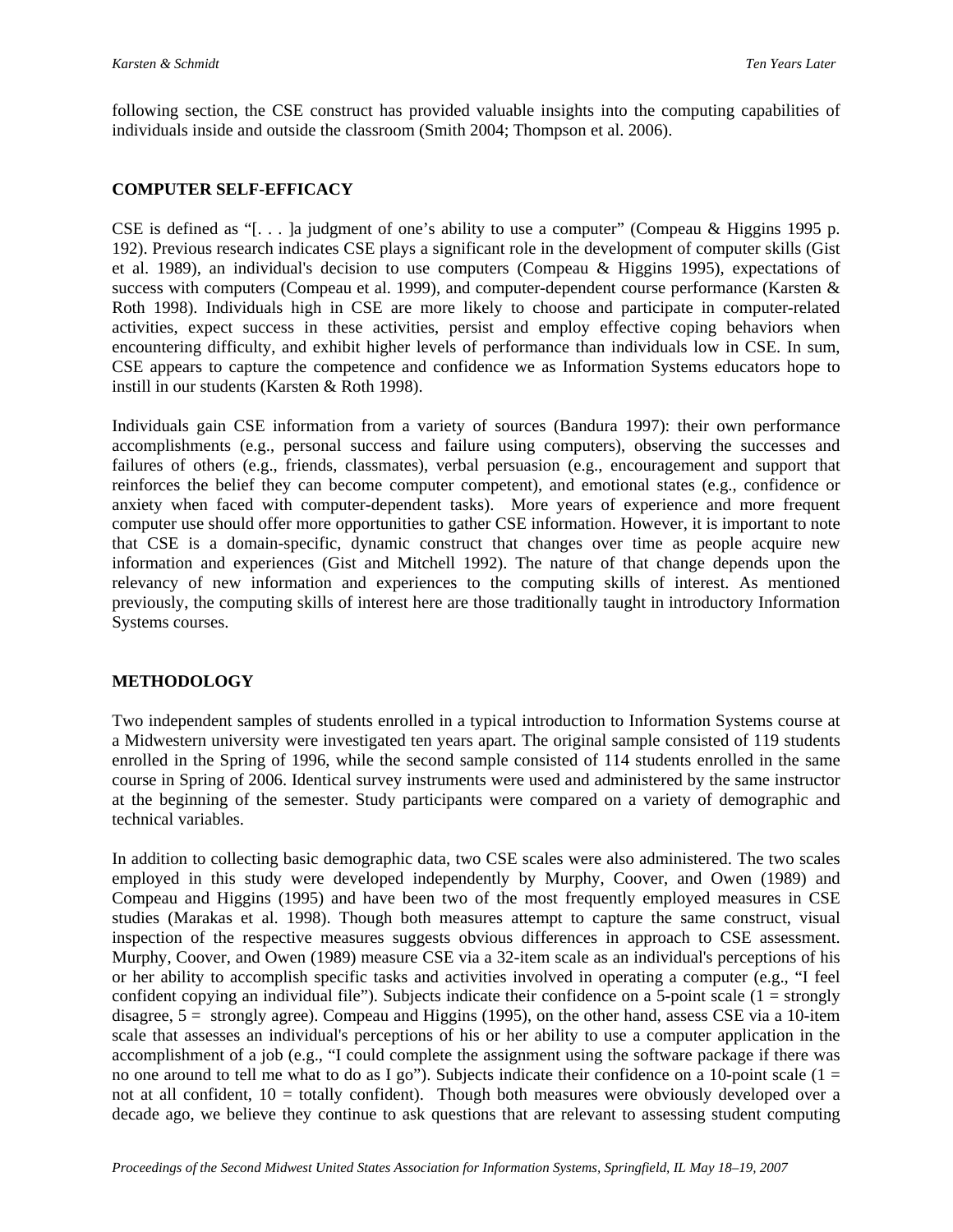capabilities prior to training in an introduction to Information Systems course. As general measures of CSE, they also lend themselves to comparisons over time since they are not application specific.

#### **PRELIMINARY RESULTS**

Preliminary analysis indicates the samples have no significant differences in gender composition (approximately 60% male, 40% female), age (approximately 21 years old), major area of study (business), and class (approximately 80% in each sample were sophomores and juniors).

Significant differences between the samples exist in the number of years of computer experience and frequency of computer use. Study participants in 1996 averaged 5.0 years of computer experience compared to 8.7 years for the 2006 group. The samples differed dramatically in reported computer use, with 30% of students in the 1996 sample indicating they used a computer at least once a day compared to 84% of 2006 participants. The 2006 participants also reported taking significantly more college courses requiring computer use (mean  $= 4.4$ ) compared to 1996 participants (mean  $= 2.7$ ).

In spite of these significant differences in computer experience and computer use, analysis comparing the samples' CSE scores indicates there are no significant differences between group means on either the Murphy, Coover, and Owen measure (1996 mean = 3.64, 2006 mean = 3.74, *p*>.20) or the Compeau and Higgins measure (1996 mean  $= 6.11$ , 2006 mean  $= 6.28$ ,  $p > .42$ ). Subsequent regression analysis appears to support the means test and suggests other relationships of interest. Gender (males had significantly higher CSE scores than females), years of computing experience, and frequency of computer use are positively and significantly correlated to CSE scores on both measures. Class standing was significantly and negatively correlated with the CSE score on the Murphy, Coover, and Owen measure, but was not significantly related to CSE scores on the Compeau and Higgins measure. Finally, when gender, years of computing experience, frequency of computer use, and class standing were controlled for in a hierarchical regression analysis, it appears that there is a significant, negative relationship between group and CSE scores—the 2006 study participants tend to have lower CSE scores. Additional analysis continues in an effort to verify these results and gain greater insight into the relationship of all these variables.

#### **CONCLUSION**

A first look at the data suggests that some commonly held assumptions about student computing capabilities may be confirmed, while others may require additional investigation. Though additional analysis is obviously necessary, at the very least it appears that we as Information Systems educators should be hesitant to assume that increasing computer experience and more frequent computer use provides the basic computer skills and associated confidence necessary for success in business classrooms or the workplace.

#### **REFERENCES**

Bandura, A. *Self-efficacy: The Exercise of Control*, W. H. Freeman & Company, New York, 1997.

- Compeau, D. R. and Higgins, C. A.. "Computer Self-Efficacy: Development of a Measure and Initial Test," *MIS Quarterly*, June 1995, pp. 189–211.
- Compeau, D. R., Higgins, C. A., and Huff, S. "Social Cognitive Theory and Individual Reactions to Computing Technology: A Longitudinal Study," *MIS Quarterly* (23:2), 1995, pp. 145–158.
- Gist, M. E., and Mitchell, T. R. "Self-Efficacy: A Theoretical Analysis of Its Determinants and Malleability," *Academy of Management Review* (17:2), 1992, pp. 183–211.
- Gist, M. E., Schwoerer, C. and Rosen, B. "Effects of Alternative Training Methods on Self-Efficacy and Performance in Computer Software Training," *Journal of Applied Psychology* (74:6), 1989, pp. 884–891.